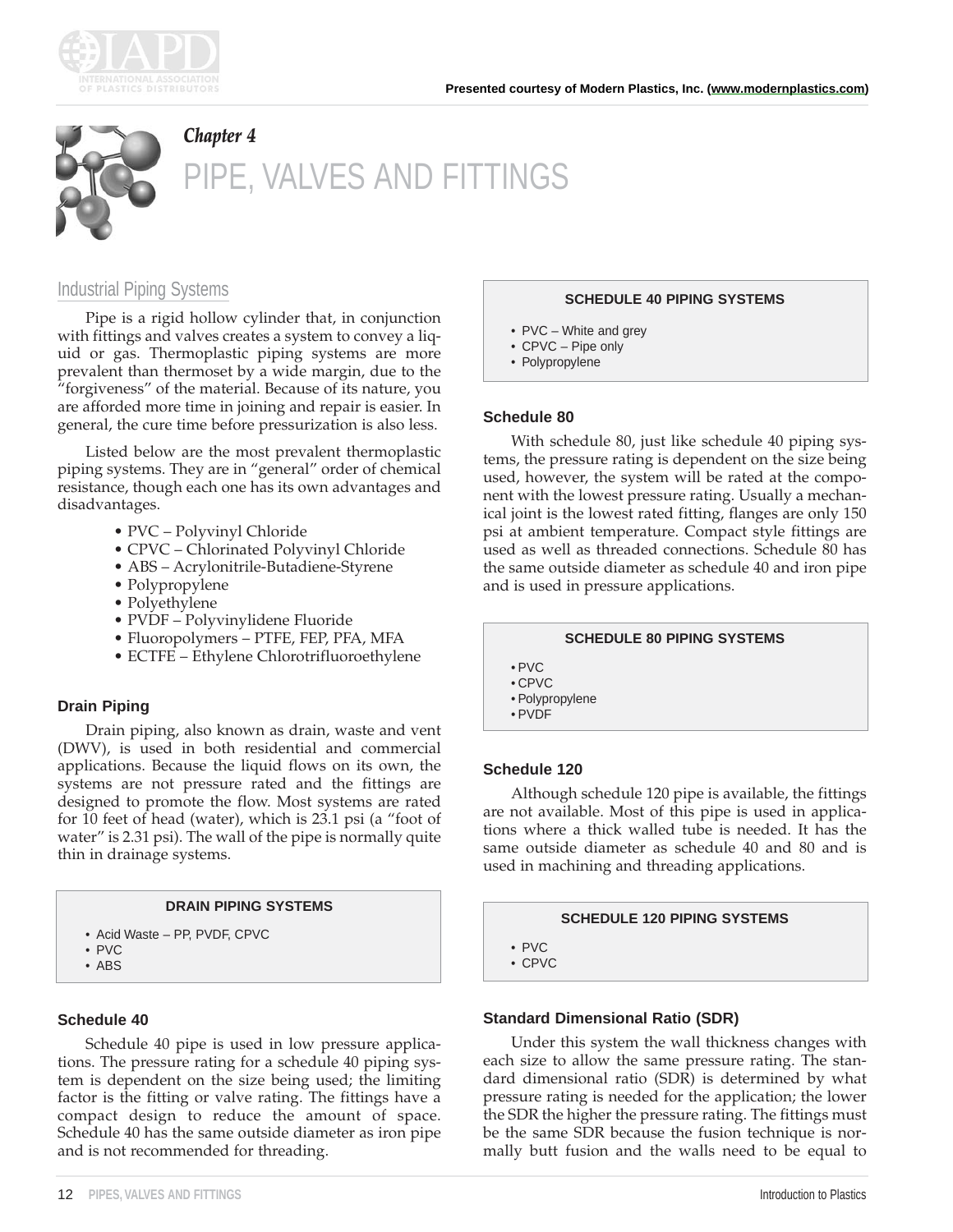

ensure a proper joint. (All sizes are same psi rating with same SDR.) The outside diameter of pipe is constant; the inside diameter changes with changes in SDR.

• Polyethylene

• Polypropylene

• PVC

# **Bar Rating**

A bar rated piping system is just another way to describe the pressure rating. Just like the SDR system, the pipe wall varies depending on the size to ensure an equal rating. Bar rated piping systems are normally stated in metric sizes, as they are used primarily in Europe. One bar is equal to 14.5 psi; 16 bar is equal to 232 psi.

# **BAR RATING PIPING SYSTEMS**

- PVC
- Polypropylene
- PVDF
- Polyethylene

# Valves

# **Ball Valve**

The ball valve is the standard in plastic piping systems, though it should be used only for clean, on/off service. A plastic ball with a hole through it rides in a "seat" of PTFE or polyethylene. This seat can be damaged by particles being caught when the valve is closed or opened. The term true union means that the carrier or main part of the valve can be removed from the piping system and be either repaired or replaced. Configurations for ball valves include single union, true union and compact. Actuation is available of true union valves. Precautions should be taken in using ball valves in situations with suspended particles, high velocity and modulation.

# • PVC

- CPVC
- PP • PVDF

# **Butterfly Valve**

Butterfly valves utilize a disc that is turned to open or close the flow. Plastic butterfly valves are available up to 24 inches, and are used for larger diameter applications. Lever, gear or actuated operators may be used. On the larger sized valves, a gear operator is recommended due to the amount of torque needed to open or close the valve. The term lug style refers to threads being integral to the valve and allows the valve to be used at the end of a piping system. Otherwise, flanges on each side of the valve must be used. With butterfly valves, you must take precaution against the over tightening of mating flanges. If there is a "full" liner, only wetted parts are the liner and disc; this also eliminates the need for gaskets. The recommended uses for butterfly valves are on/off and modulating service, suspended particles and high velocity systems.



# **Diaphragm Valve**

The diaphragm valve (EPDM, FPM, PTFE) uses a weir type (dam-like) design to control the flow. This means that the relationship between percent opened and percentage of flow is very close to being equal with this valve. Also because of this weir design, particles that are trapped between the diaphragm and the weir when closed are released and cleaned out once the valve is opened again. For this reason, they are recommended for these applications: control or modulating, slurry and suspended particles.

Diaphragm valves can be actuated; pneumatic is the most common method. These valves have excellent throttling characteristics and are self-cleaning by design, as they are used in high purity applications.

# **MATERIALS**

- PVC
	- CPVC
- Polypropylene • PVDF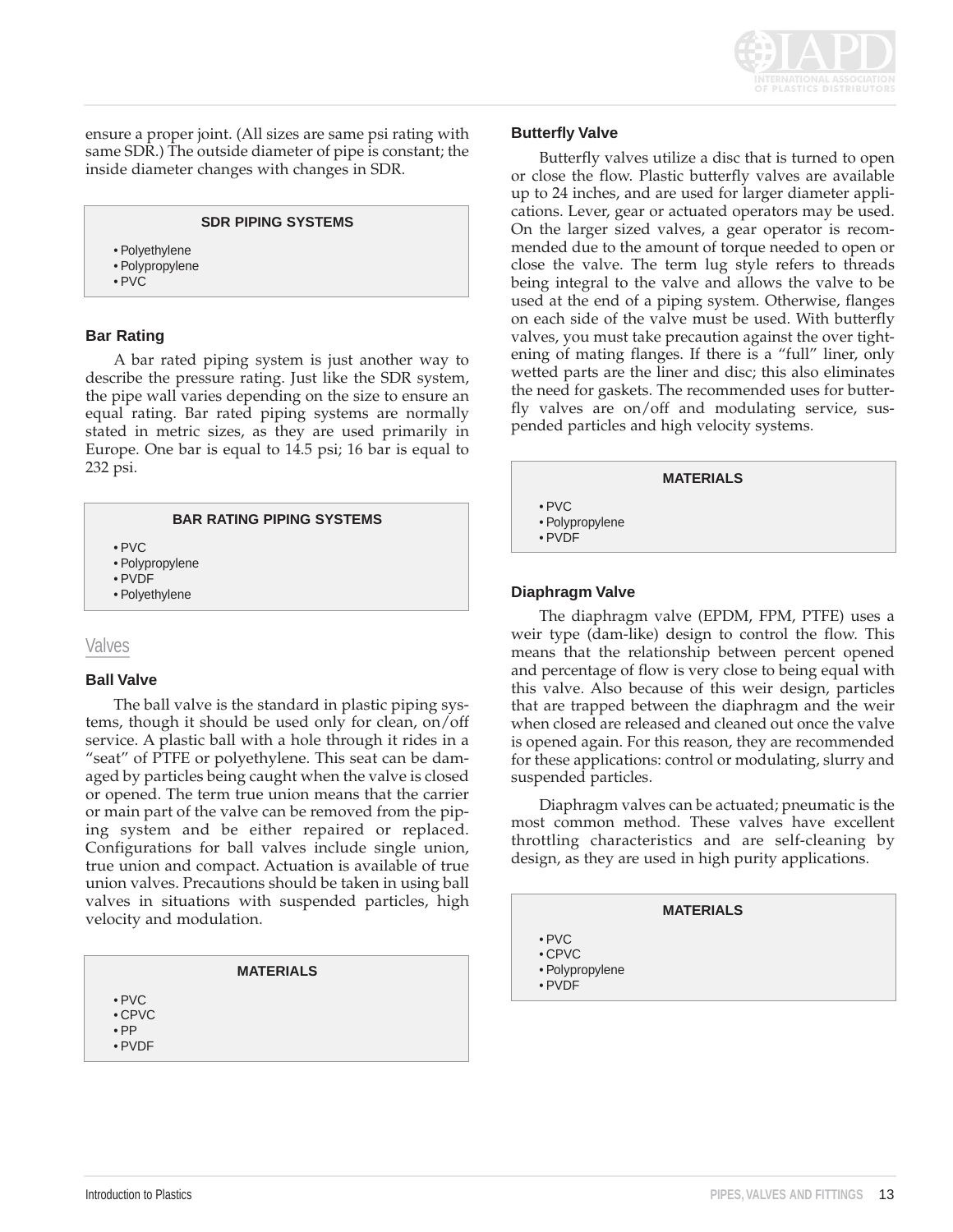

#### **Gate Valve**

A gate valve is exactly as it is named. It is a gate that is brought down into the flow to close the valve. It has little pressure drop because the gate can be fully retracted out of the flow stream. Gate valves are recommended for slurry and suspended particles.

|             | <b>MATERIALS</b> |  |
|-------------|------------------|--|
| $\cdot$ PVC |                  |  |

# **Ball Check Valve**

A ball check valve allows flow around the ball in one direction and when the flow reverses, it seats itself and closes. Because the flow has to go around the ball, it creates a large pressure drop in the piping system. A spring assist can be used when low back pressure is present, it will keep the valve closed when no pressure is present. A ball check valve can be mounted vertically or horizontally. They are often used as a foot valve to keep a pump primed. Ball check valves are recommended when minimal back pressure is required and there are space limitations. Certain precautions must be taken against suspended particles and the distance from pump, as well as a large pressure drop.



# **Swing Check Valve**

A swing check valve utilizes a swinging disc to prevent backflow. The disc swings out of the way and thus creates a lower pressure drop than the ball check and seals with minimum back pressure. A spring assist can also be used. Swing check valves can be mounted vertically or horizontally and are recommended for suspended particle or high velocity applications. You should be sure there is sufficient head pressure to seat the valve.

#### **MATERIALS**

• PVC

#### **Pressure Regulator Valve**

A pressure regulator is not a valve that turns the flow on or off, it is a valve that will only let a preset amount of pressure into the piping system downstream of the valve. The regulator cannot increase pressure in system. It is a great method to protect the piping system from a run away pump.

| <b>MATERIALS</b>                                                   |
|--------------------------------------------------------------------|
| $\cdot$ PVC<br>• Polypropylene<br>$\bullet$ PVDF<br>$\bullet$ PTFF |

#### **Pressure Relief Valve**

A pressure relief valve deals with the pressure of the piping system upstream of the valve. It will remain closed until the preset pressure is achieved, then open relieving pressure downstream. It prevents over pressurization of piping systems upstream of the valve and relieves pressure over a preset set point, bleeding pressure downstream. The pressure relief valve also maintains backpressure upstream of the valve (backpressure valve).

|                                                                    | <b>MATERIALS</b> |  |
|--------------------------------------------------------------------|------------------|--|
| $\cdot$ PVC<br>• Polypropylene<br>$\bullet$ PVDF<br>$\bullet$ PTFE |                  |  |

#### **Vacuum Breaker Valve**

In some applications air is needed to prevent damage and in other applications air is unwanted as it creates a siphoning effect. The key is in which direction the valve is installed. In tanks it allows air to replace liquid to prevent the inward collapse of tank walls and eliminates the siphoning of liquid through the piping system. You must be sure to install the vacuum breaker valve in the correct position.

|                                       | <b>MATERIALS</b> |  |
|---------------------------------------|------------------|--|
| $\bullet$ PVC                         |                  |  |
| $\cdot$ CPVC                          |                  |  |
| المتعاطف والمتحدث والمتاريخ والمحالات |                  |  |

- Polypropylene
- PVDF

• PTFE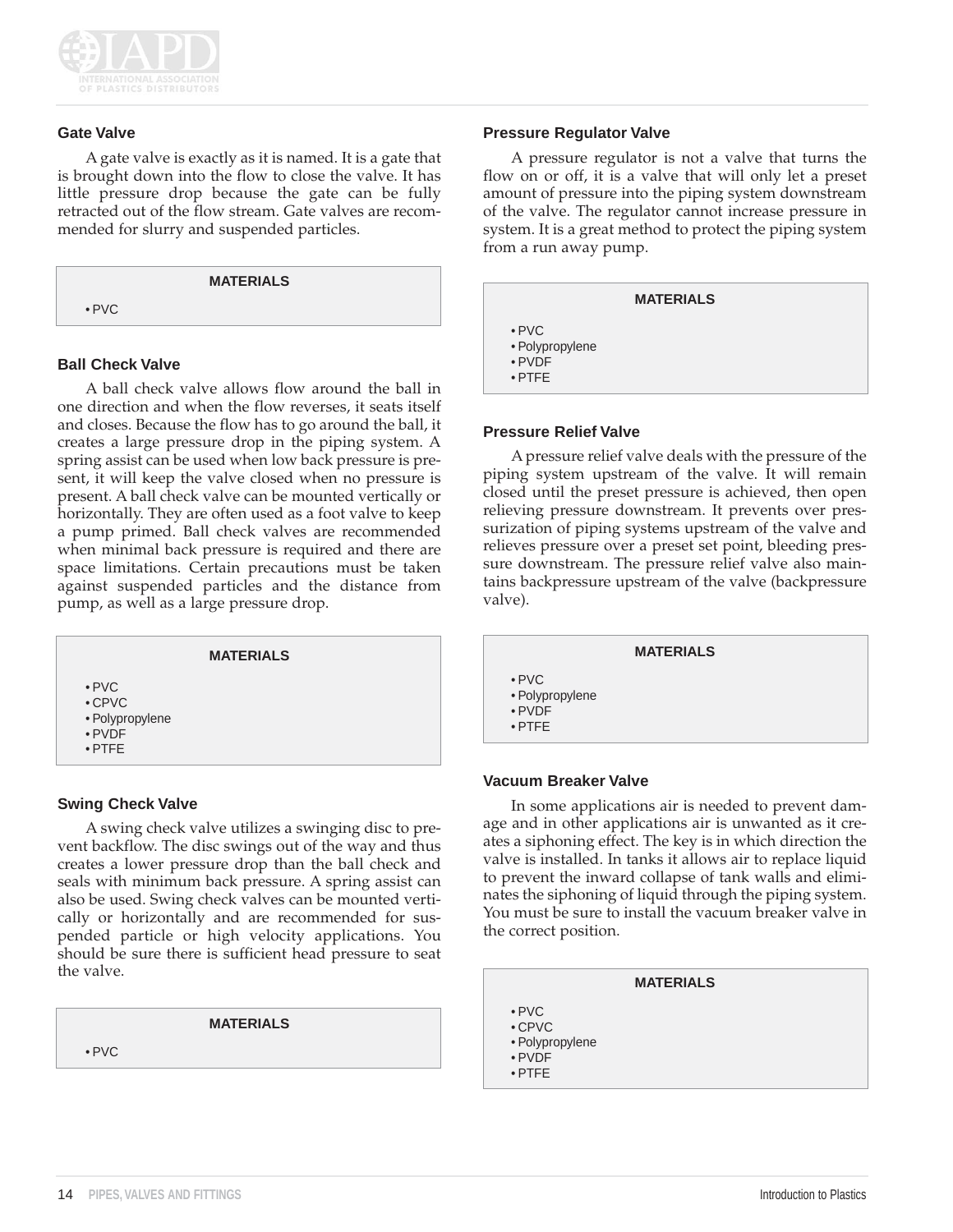# Fusion Techniques

#### **Solvent Cementing**

Solvent cementing is the easiest and most widely known fusion technique for plastic pipe. It can be used when joining PVC, CPVC and ABS piping systems. Other joining technologies must be used when joining more chemically resistant materials because the solvent has no effect on them. Even though it is the most common known method, it is rarely done properly to ensure the most secure joint. The cement contains the appropriate resin to fill the gap between pipe and fitting. The pipe should be beveled to allow the cement to stay in between the pipe and the fitting socket. The sockets of the fittings are tapered to provide a fused surface at interior of socket. A primer should be applied to properly prepare the surface.

# **Butt Fusion**

Butt fusion is the process where the end of the pipe and the end of the fitting are the same size and each are heated at the same time, then put together and held until it cools to form a joint. There are two methods of butt fusion: conventional and infrared. The conventional method employs a heater head that is coated to prevent the material from sticking, while the infrared method uses a heater that radiates the needed heat outward.

In butt fusion the components are heated and compressed together by overlap pressure. This forms a bead of melted material on the interior and exterior of the weld. The critical steps to help ensure a proper joint are clean surfaces, heat soak time, joining pressure and cooling time. The surface of the pipe and fitting must be free of all potential contaminates. The heat soak time is the amount of time the pipe and fittings are allowed to heat up. If not allowed to heat up enough a cold joint is produced. The pressure used to push the pipe and fitting together is critical as you can potentially squeeze out all the heated material and again create a cold joint. The last item to ensure a proper joint is allowing the joint to cool while in the fusion unit under pressure and properly aligned.

Butt fusion is used for joining polyethylene, polypropylene, PVDF and PFA. In parts of the world it is also used to fuse PVC. It is also available for polyolefin and fluoropolymer materials.



# **Socket Fusion**

Socket fusion is one of the strongest fusion techniques because you are melting and reforming the pipe and fitting together. Just like solvent cementing, the pipe must be beveled to prevent a plowing effect. Then the pipe and fitting are pushed into a set of heater bushings that have been heated to the proper temperature for the material. This heats the outside diameter of the pipe and the inside diameter of the fitting. Remove the parts from the heater bushings and quickly, while they are still in a molten state, push the two together and cool while still under pressure. A bead of material is formed on the outside and inside where the pipe and fitting meet. The whole contact area between pipe and fitting are fused together. Socket fusion is available for polypropylene, polyethylene and PVDF piping systems.

# **Bead and Crevice Free Fusion**

This fusion technique is called different things by different manufacturers: bead and crevice free, reduced bead and smooth inner bore. The fusion process creates little to no interior bead. This is important to many using ultra pure water systems, as there is no area in which bacteria can grow and contaminate the water system. The offset of getting this smooth surface is that the amount of time to produce the joint is considerably longer than other methods. This technique is equivalent to stainless steel orbital welding technology (used to weld high purity stainless steel tubing). It allows for complete drainability of the piping system. It is available for natural polypropylene and PVDF materials.

# **Electrofusion**

Electrofusion utilizes the electrical property of resistance that generates heat that in turn melts the pipe outside diameter and the fitting inside diameter together. A metal coil is in the inside diameter of the fitting socket, this metal coil is attached to a machine that puts the proper electrical power to that coil depending on the size of pipe being fused. The pipe is then scraped, cleaned, then installed, and a clamp is applied to create the necessary fusion pressure. Once the joint is prepared, the fusion process is begun and the machine will automatically end at a preset time. The clamps are then retightened and allowed to cool to ensure a proper joint Again each manufacturer has a recommended procedure that must be followed. Electrofusion can be used to fuse polypropylene, polyethylene and PVDF.